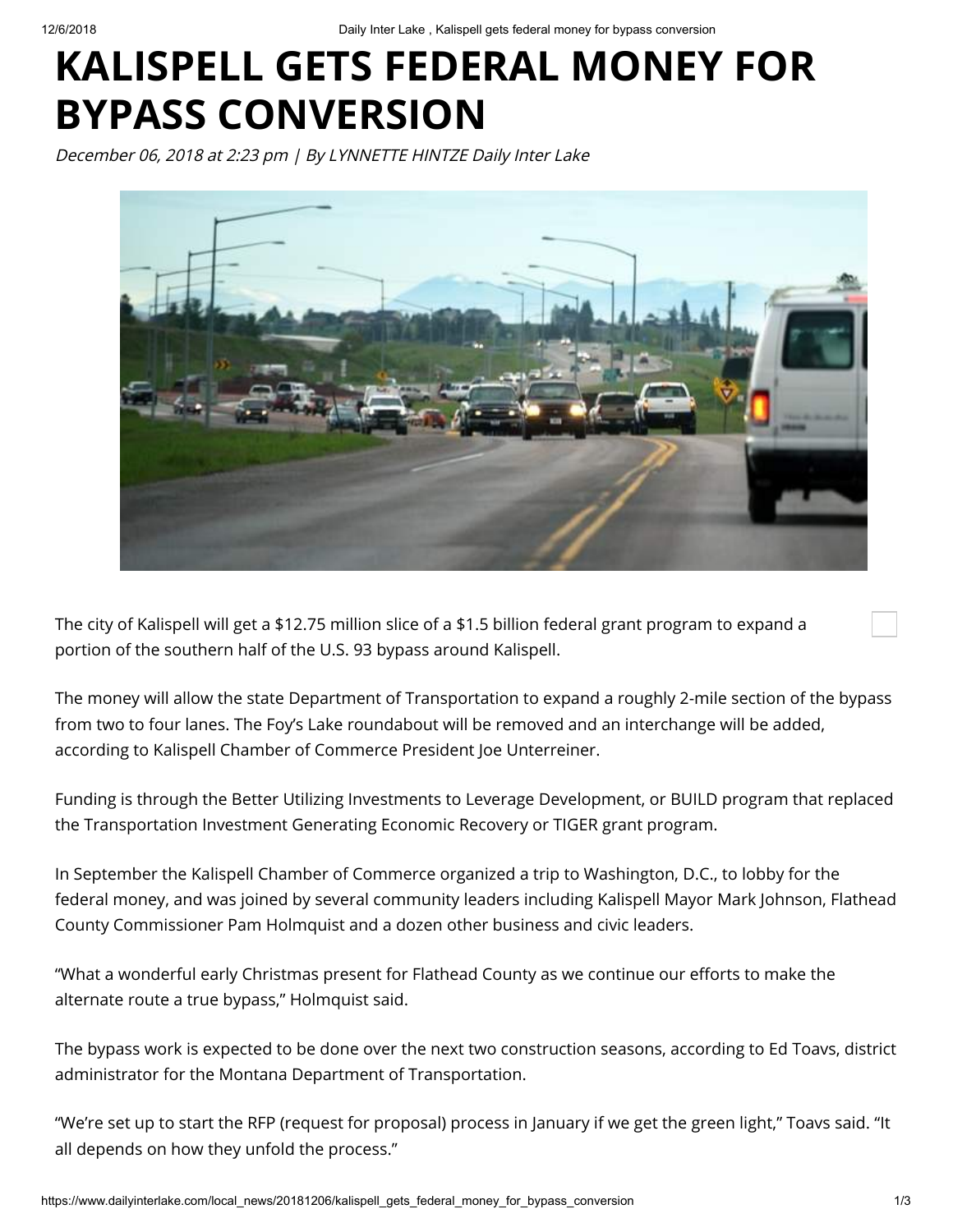## 12/6/2018 Daily Inter Lake , Kalispell gets federal money for bypass conversion

Toavs played a pivotal role in pointing local government officials toward the BUILD program, meeting early on with county and city leaders and encouraging them to explore the federal grant program. Toavs said he believed the U.S. 93 bypass was a perfect candidate for the federal funding.

The state intends to split the four-lane construction of the south-end bypass into two projects, the first starting just north of the Foy's Lake roundabout and going to the south end of the sound wall, tapering back to two lanes right before the Airport Road roundabout. The BUILD grant will pay for the first half of the project.

Toavs said funding was sought for the first 2 miles because the project essentially was build-ready, with all of the right of way acquired.

With further funding, a four-lane highway would be built from the Airport Road roundabout to the Siderius roundabout. The state still has some property to acquire in that area for that portion of the project can move forward. However, the state has selected a consultant and is getting ready to scope that work. Toavs said funding for the Airport Road to Siderius roundabout likely would go through the state's normal funding process, although grant funding could be a possibility.

The roundabouts were always intended to be temporary traffic-calming devices, Toavs said.

Kalispell Mayor Mark Johnson said "the citizens of Kalispell, and all of Flathead Valley, will benefit significantly from this grant as we continue our work to complete the Highway 93 bypass and improve the flow of traffic in our fast-growing community.

"Couple this with the TIGER grant we received to redevelop the core area of Kalispell and we are wellpositioned to grow into the future and improve the lives of those who live in our community," Johnson added.

News Editor Lynnette Hintze may be reached at 758-4421 or lhintze@dailyinterlake.com.



(https://as2.adserverhd.com/delivery/ck.php?

[oaparams=2\\_\\_bannerid=12493\\_\\_zoneid=271\\_\\_cb=17fc59991d\\_\\_oadest=https%3A%2F%2Fwww.whe](https://as2.adserverhd.com/delivery/ck.php?oaparams=2__bannerid=12493__zoneid=271__cb=17fc59991d__oadest=https%3A%2F%2Fwww.wheatmontanakalispell.com%2F)